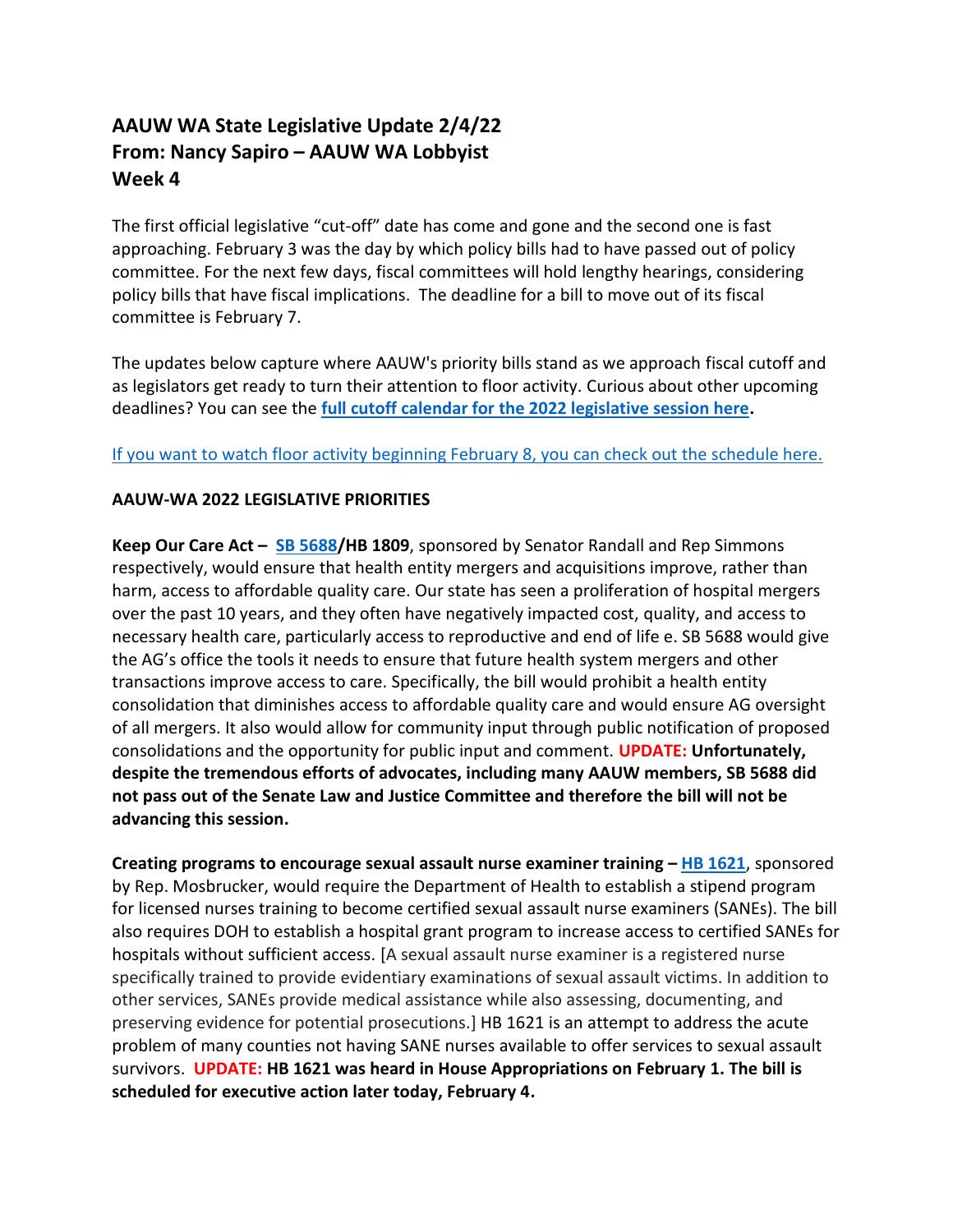**Increasing the Availability of sexual assault nurse examiners education in rural and underserved communities – [HB 1622](https://app.leg.wa.gov/billsummary?BillNumber=1622&Initiative=false&Year=2021)**, also sponsored by Rep Mosbrucker, would require the WA State University College of Nursing to establish a sexual assault nurse examiner (SANE) online and clinical training program, and a regional SANE leader pilot program. Of note, currently the only entity that offers SANE training in the state is Harborview Medical Center in Seattle. **UPDATE: The bill passed the House unanimously on January 26. It is now in the Senate and has been referred to the Higher Education and Workforce Development Committee. As of his writing, no hearing date has been set.** 

**Creating Teaching Endorsements in Computer Science – [SB 5389](https://app.leg.wa.gov/billsummary?BillNumber=5389&Year=2021&Initiative=false)**, sponsored by Senator Wellman, was introduced in the 2021 legislative session. In 2021, the bill passed out of its policy committee but didn't move out of Senate Ways and Means. The endorsement created by SB 5389 would allow current teachers to be qualified to teach computer science. These specialty endorsements will allow greater accessibility to computer science courses and skills to underserved communities. **UPDATE: The bill is in Ways and Means. A hearing date has not yet been set.** 

**Concerning Protections and Services for Indigenous Persons who are Missing Murdered or Survivors of Human Trafficking – [HB 1571,](https://app.leg.wa.gov/billsummary?BillNumber=1571&Year=2021&Initiative=false)** sponsored by Rep Mosbrucker, builds off legislation passed both in 2017 and 2018, addressing the ongoing tragedy of missing and indigenous persons. Information provided during the public hearing indicates that the indigenous population of WA makes up less than 2% of the population while at same time accounting for almost 80% of the MIP in this state. HB 1517 would create new protections and services for missing and indigenous persons including changes to the duties and responsibilities of coroners and medical examiners; creation of grant programs, and changes to the duties of law enforcement. **UPDATE: HB 1571 was heard in House Appropriations on February 3 and is scheduled for executive action later today, February 4.**

**Affirm WA Access to Abortion Act – [HB 1851](https://app.leg.wa.gov/billsummary?BillNumber=1851&Initiative=false&Year=2021)** sponsored by Rep Thai, will ensure that qualified licensed health care providers can include abortion services in their practice. This legislation comes at a critical juncture when threats to abortion are intensifying across the country. Thirteen other states already recognize that certain advanced practice clinicians can safely and effectively provide abortion, and providers have already been doing so in Washington under the guidance of two Attorney General Opinions. Passing this legislation would remove legal ambiguity and ensure that providers are not unnecessarily prohibited from offering abortion care when it is within their existing scope of practice. The bill will also modernize the statute's language to be gender neutral and inclusive. **UPDATE: HB 1851 came out of policy committee, and we anticipate that the bill will come to the House floor sometime between February 12 and February 15.**

**Changes to the Paid Family Leave – [SB 5649,](https://app.leg.wa.gov/billsummary?BillNumber=5649&Year=2021&Initiative=false)** sponsored by Senator Robinson, will update the state's PFML statute by making the following improvements: allowing people to apply up to 45 days in advance of an expected leave; extending family caregiving leaves up to 14 days after the death of the family member for whom the worker was providing care, or after the death of a